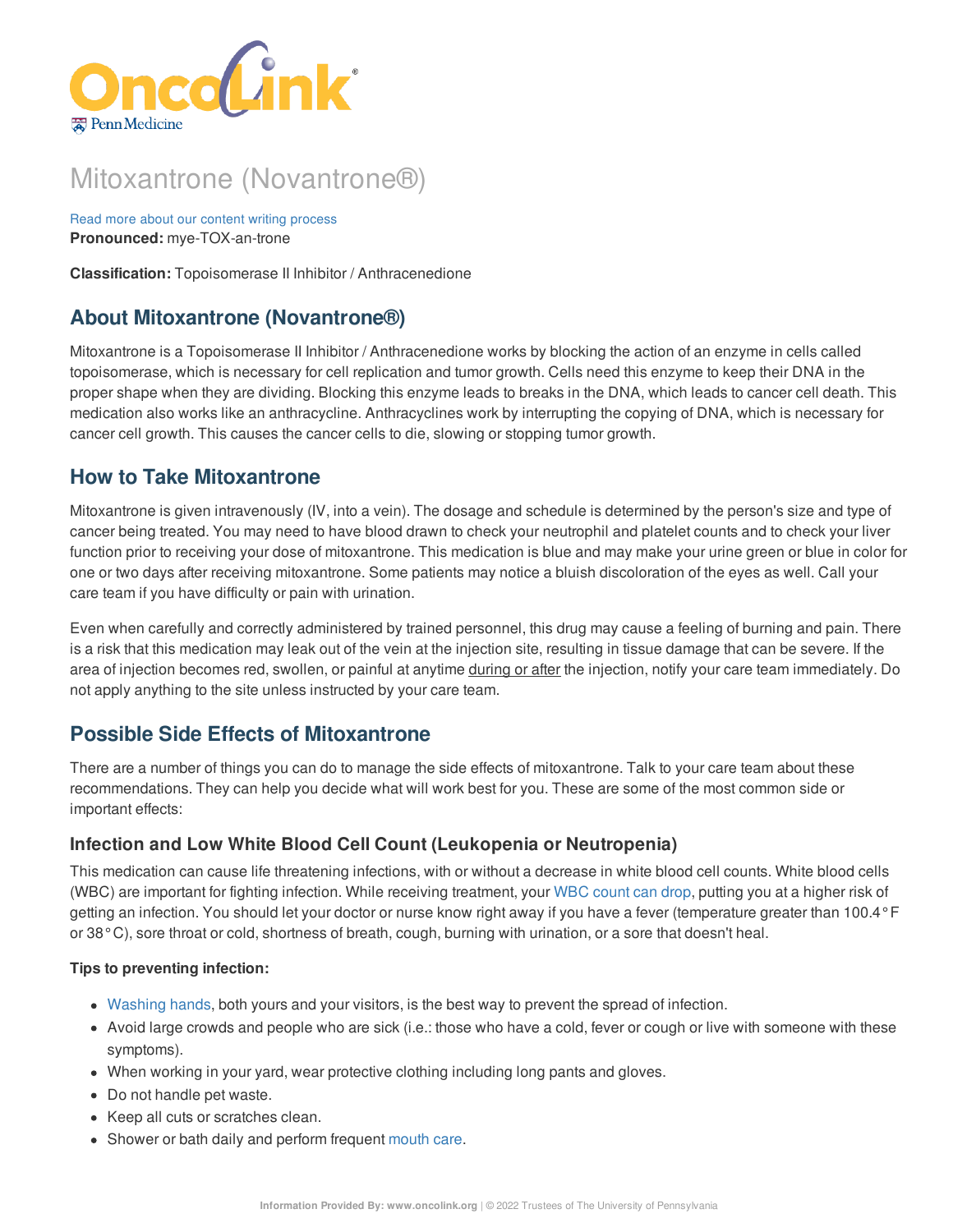- Do not cut cuticles or ingrown nails. You may wear nail polish, but not fake nails.
- Ask your oncology care team before scheduling dental appointments or procedures.
- Ask your oncology care team before you, or someone you live with, has any vaccinations.

#### **Heart Problems**

Mitoxantrone can cause or worsen pre-existing heart problems including congestive heart failure (CHF). These problems can develop while on treatment, or many years after. Because of this risk, there is a maximum dose that you can receive of this medication, and others like it. You will have baseline testing of your heart function prior to treatment with mitoxantrone, which may include an electrocardiogram (ECG), echocardiogram, and/or MUGA scan.

Notify your healthcare provider if you have sudden weight gain or swelling in the ankles or legs. If you develop chest pain or pressure, pain in the left arm, back, or jaw, sweating, shortness of breath, clammy skin, nausea, dizziness or lightheadedness, call 911 or go to the nearest emergency room.

## **Low Red Blood Cell Count (Anemia)**

Your red blood cells are responsible for carrying oxygen to the tissues in your body. When the red cell [count](https://www.oncolink.org/chemo-printer/20927?theme=oncolink/support/side-effects/low-blood-counts/low-red-blood-cell-count-anemia) is low, you may feel tired or weak. You should let your oncology care team know if you experience any shortness of breath, difficulty breathing or pain in your chest. If the count gets too low, you may receive a blood transfusion.

#### **Low Platelet Count (Thrombocytopenia)**

Platelets help your blood clot, so when the [count](https://www.oncolink.org/chemo-printer/20927?theme=oncolink/support/side-effects/low-blood-counts/low-platelet-count-thrombocytopenia) is low you are at a higher risk of bleeding. Let your oncology care team know if you have any excess bruising or bleeding, including nose bleeds, bleeding gums or blood in your urine or stool. If the platelet count becomes too low, you may receive a transfusion of platelets.

- Do not use a razor (an electric razor is fine).
- Avoid contact sports and activities that can result in injury or bleeding.
- Do not take aspirin (salicylic acid), non-steroidal, anti-inflammatory medications (NSAIDs) such as Motrin/Advil (ibuprofen), Aleve (naproxen), Celebrex (celecoxib) etc. as these can all increase the risk of bleeding. Please consult with your healthcare team regarding use of these agents and all over the counter medications/supplements while on therapy.
- Do not floss or use toothpicks and use a soft-bristle toothbrush to brush your teeth.

#### **Secondary Cancers**

A secondary cancer is one that develops as a result of cancer treatment for another cancer. This is quite rare, but you should be aware of the risk. In most cases, a secondary cancer related to chemotherapy is a blood cancer (leukemia, lymphoma). This can occur years after treatment. This is most often associated with repeated treatments or high doses. Your provider will monitor your labs closely. Consider having a complete blood count with differential checked annually by your healthcare provider if you received high risk therapies.

#### **Nausea and/or Vomiting**

Talk to your oncology care team so they can prescribe medications to help you manage nausea and [vomiting](https://www.oncolink.org/chemo-printer/20927?theme=oncolink/support/side-effects/gastrointestinal-side-effects/nausea-and-vomiting). In addition, dietary changes may help. Avoid things that may worsen the symptoms, such as heavy or greasy/fatty, spicy or acidic foods (lemons, tomatoes, oranges). Try saltines, or ginger ale to lessen symptoms.

Call your oncology care team if you are unable to keep fluids down for more than 12 hours or if you feel lightheaded or dizzy at any time.

## **Fatigue**

[Fatigue](https://www.oncolink.org/chemo-printer/20927?theme=oncolink/support/side-effects/other-side-effects/fatigue-and-cancer/managing-fatigue) is very common during cancer treatment and is an overwhelming feeling of exhaustion that is not usually relieved by rest. While on cancer treatment, and for a period after, you may need to adjust your schedule to manage fatigue. Plan times to rest during the day and conserve energy for more important activities. Exercise can help combat fatigue; a simple daily walk with a friend can help. Talk to your healthcare team for helpful tips on dealing with this side effect.

## **Loss or Thinning of Scalp and Body Hair (Alopecia)**

Your hair may become thin, [brittle,](https://www.oncolink.org/chemo-printer/20927?theme=oncolink/support/side-effects/skin-hair-nail-side-effects/hair-loss-alopecia-from-chemotherapy) or may fall out. This typically begins two to three weeks after treatment starts. This hair loss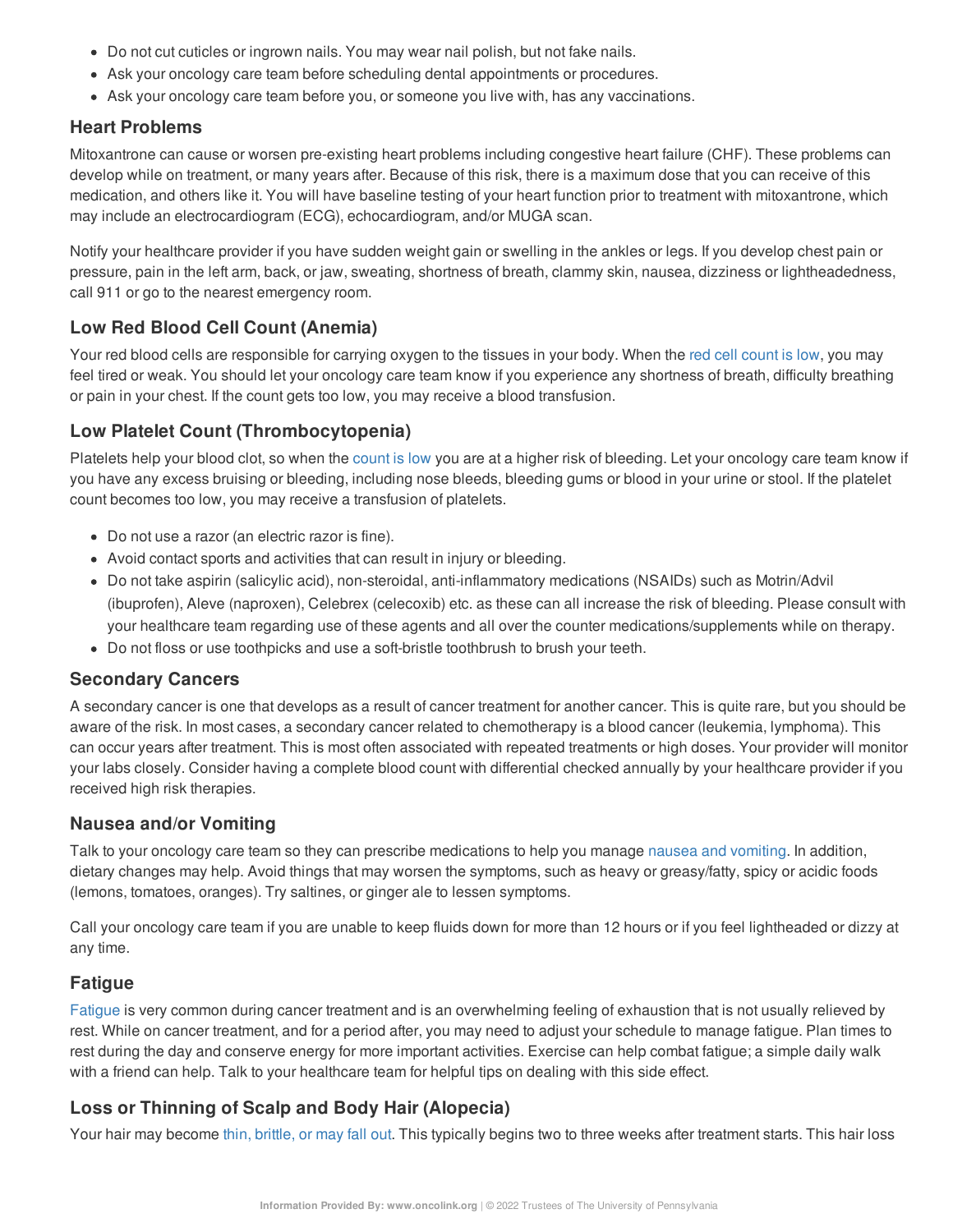can be all body hair, including pubic, underarm, legs/arms, eyelashes, and nose hairs. The use of scarves, wigs, hats and hairpieces may help. Hair generally starts to regrow soon after treatment is completed. Remember your hair helps keep you warm in cold weather, so a hat is particularly important in cold weather or to protect you from the sun.

#### **Diarrhea**

Your oncology care team can recommend medications to relieve [diarrhea](https://www.oncolink.org/chemo-printer/20927?theme=oncolink/support/side-effects/gastrointestinal-side-effects/diarrhea/diarrhea). Also, try eating [low-fiber](https://www.oncolink.org/chemo-printer/20927?theme=oncolink/support/nutrition-and-cancer/during-and-after-treatment/low-fiber-diet-for-diarrhea), bland foods, such as white rice and boiled or baked chicken. Avoid raw fruits, vegetables, whole grain breads, cereals and seeds. Soluble fiber is found in some foods and absorbs fluid, which can help relieve diarrhea. Foods high in soluble fiber include: applesauce, bananas (ripe), canned fruit, orange sections, boiled potatoes, white rice, products made with white flour, oatmeal, cream of rice, cream of wheat, and farina. Drink 8-10 glasses on non-alcoholic, un-caffeinated fluid a day to prevent dehydration.

## **Mouth Ulcers (Mucositis)**

Certain cancer treatments can cause sores or [soreness](https://www.oncolink.org/chemo-printer/20927?theme=oncolink/support/side-effects/gastrointestinal-side-effects/mucositis/all-about-mucositis) in your mouth and/or throat. Notify your oncology care team if your mouth, tongue, inside of your cheek or throat becomes white, ulcerated or painful. Performing [regular](https://www.oncolink.org/chemo-printer/20927?theme=oncolink/support/side-effects/gastrointestinal-side-effects/mucositis/mucositis-mouth-sores-oral-care-tip-sheet) mouth care can help prevent or manage mouth sores. If mouth sores become painful, your doctor or nurse can recommend a pain reliever.

- Brush with a soft-bristle toothbrush or cotton swab twice a day.
- Avoid mouthwashes that contain alcohol. A baking soda and/or salt with warm water mouth rinse (2 level teaspoons of baking soda or 1 level teaspoon of salt in an eight ounce glass of warm water) is recommended 4 times daily.
- If your mouth becomes dry, eat moist foods, drink plenty of fluids (6-8 glasses), and suck on sugarless hard candy.
- Avoid smoking and chewing tobacco, drinking alcoholic beverages and citrus juices.

## **Liver Toxicity**

This medication can cause liver toxicity, which your oncology care team may monitor for using blood tests called liver function tests. Notify your healthcare provider if you notice yellowing of the skin or eyes, your urine appears dark or brown, or you have pain in your abdomen, as these can be signs of liver toxicity.

## **Decrease in Appetite or Taste Changes**

[Nutrition](https://www.oncolink.org/chemo-printer/20927?theme=oncolink/support/nutrition-and-cancer/during-and-after-treatment) is an important part of your care. Cancer treatment can affect your appetite and, in some cases, the side effects of treatment can make eating difficult. Ask your oncology care team about nutritional counseling services at your treatment center to help with food choices.

- Try to eat five or six small meals or snacks throughout the day, instead of 3 larger meals.
- If you are not eating enough, nutritional supplements may help.
- You may experience a metallic taste or find that food has no taste at all. You may dislike foods or beverages that you liked before receiving cancer treatment. These symptoms can last for several months or longer after treatment ends.
- Avoid any food that you think smells or tastes bad. If red meat is a problem, eat chicken, turkey, eggs, dairy products and fish without a strong smell. Sometimes cold food has less of an odor.
- Add extra flavor to meat or fish by marinating it in sweet juices, sweet and sour sauce or dressings. Use seasonings like basil, oregano or rosemary to add flavor. Bacon, ham and onion can add flavor to vegetables.

#### **Peripheral Edema**

Peripheral [edema](https://www.oncolink.org/chemo-printer/20927?theme=oncolink/support/side-effects/other-side-effects/edema-swelling) is swelling of the extremities caused by retention of fluid. It can cause swelling of the hands, arms, legs, ankles and feet. The swelling can become uncomfortable. Notify your oncology care team if you are experiencing any new or worsening swelling.

#### **Less common, but important side effects can include:**

*Allergic Reactions:* In some cases, patients can have an allergic reaction to this medication. Signs of a reaction can include: shortness of breath or difficulty breathing, chest pain, rash, flushing or itching or a decrease in blood pressure. If you notice any changes in how you feel during the infusion, let your nurse know immediately.

## **Reproductive Concerns**

Exposure of an unborn child to this medication could cause birth defects, so you should not become pregnant or father a child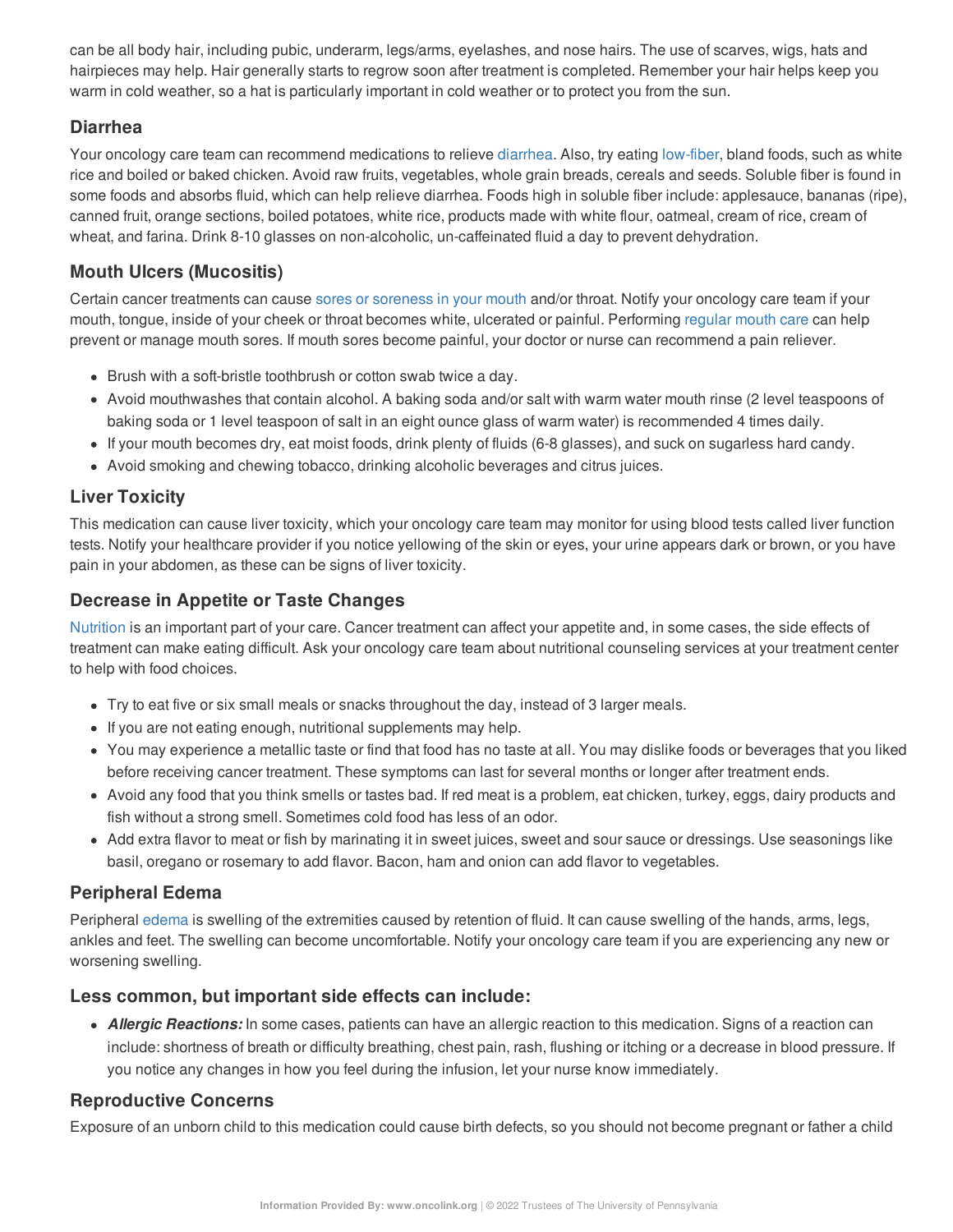while on this medication. Effective birth control is necessary during treatment. This medication can cause your periods to stop. Even if your menstrual cycle stops or you believe you are not producing sperm, you could still be fertile and conceive. You should not breastfeed while receiving this medication.

# Etoposide (Toposar®, VePesid®, Etopophos®,VP-16)

Read more about our content writing [process](https://www.oncolink.org/chemo-printer/20927?theme=oncolink/about/content) **Pronounced:** e-TOE-poe-side

**Classification:** Topoisomerase inhibitor

# **About Etoposide (Toposar®, VePesid®, Etopophos®,VP-16)**

Etoposide works by blocking the action of an enzyme in cells called topoisomerase, which is necessary for cell replication and tumor growth. Cells need this enzyme to keep their DNA in the proper shape when they are dividing. Blocking this enzyme leads to breaks in the DNA, which leads to cancer cell death.

# **How to Take Etoposide**

Etoposide is given by intravenous (IV, into a vein) infusion. It can also be given by mouth in the form of a capsule. The dosage and schedule is determined by the person's size, type of cancer, and mode of administration. It can be given alone or with other medications.

Even when carefully and correctly administered by trained personnel, this drug may cause a feeling of burning and pain. There is a risk that this medication may leak out of the vein at the injection site, resulting in tissue damage that can be severe. If the area of injection becomes red, swollen, or painful at any time during or after the injection, notify your care team immediately. Do not apply anything to the site unless instructed by your care team.

# **Possible Side Effects of Etoposide**

There are a number of things you can do to manage the side effects of etoposide. Talk to your care team about these recommendations. They can help you decide what will work best for you. These are some of the most common or important side effects:

## **Low White Blood Cell Count (Leukopenia or Neutropenia)**

White blood cells (WBC) are important for fighting infection. While receiving treatment, your WBC [count](https://www.oncolink.org/chemo-printer/20927?theme=oncolink/support/side-effects/low-blood-counts/neutropenia) can drop, putting you at a higher risk of getting an infection. You should let your doctor or nurse know right away if you have a fever (temperature greater than 100.4°F or 38°C), sore throat or cold, shortness of breath, cough, burning with urination, or a sore that doesn't heal.

#### **Tips to preventing infection:**

- [Washing](https://www.oncolink.org/chemo-printer/20927?theme=oncolink/cancer-treatment/hospital-helpers/hand-hygiene-hand-washing) hands, both yours and your visitors, is the best way to prevent the spread of infection.
- Avoid large crowds and people who are sick (i.e.: those who have a cold, fever or cough or live with someone with these symptoms).
- When working in your yard, wear protective clothing including long pants and gloves.
- Do not handle pet waste.
- Keep all cuts or scratches clean.
- Shower or bath daily and perform frequent [mouth](https://www.oncolink.org/chemo-printer/20927?theme=oncolink/support/side-effects/gastrointestinal-side-effects/mucositis/mucositis-mouth-sores-oral-care-tip-sheet) care.
- Do not cut cuticles or ingrown nails. You may wear nail polish, but not fake nails.
- Ask your oncology care team before scheduling dental appointments or procedures.
- Ask your oncology care team before you, or someone you live with, has any vaccinations.

## **Low Red Blood Cell Count (Anemia)**

Your red blood cells are responsible for carrying oxygen to the tissues in your body. When the red cell [count](https://www.oncolink.org/chemo-printer/20927?theme=oncolink/support/side-effects/low-blood-counts/low-red-blood-cell-count-anemia) is low, you may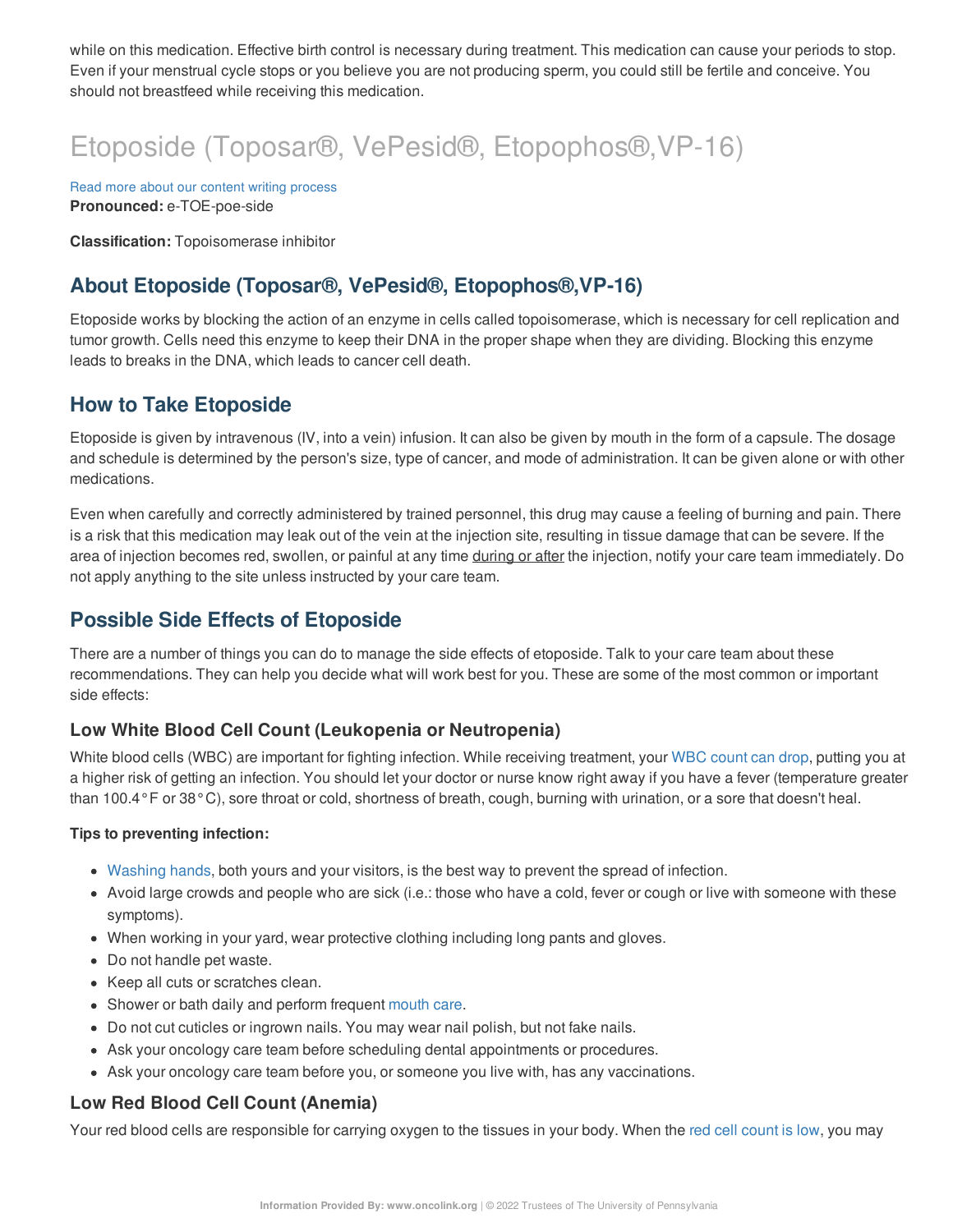feel tired or weak. You should let your oncology care team know if you experience any shortness of breath, difficulty breathing or pain in your chest. If the count gets too low, you may receive a blood transfusion.

# **Low Platelet Count (Thrombocytopenia)**

Platelets help your blood clot, so when the [count](https://www.oncolink.org/chemo-printer/20927?theme=oncolink/support/side-effects/low-blood-counts/low-platelet-count-thrombocytopenia) is low you are at a higher risk of bleeding. Let your oncology care team know if you have any excess bruising or bleeding, including nose bleeds, bleeding gums or blood in your urine or stool. If the platelet count becomes too low, you may receive a transfusion of platelets.

- Do not use a razor (an electric razor is fine).
- Avoid contact sports and activities that can result in injury or bleeding.
- Do not take aspirin (salicylic acid), non-steroidal, anti-inflammatory medications (NSAIDs) such as Motrin/Advil (ibuprofen), Aleve (naproxen), Celebrex (celecoxib) etc. as these can all increase the risk of bleeding. Please consult with your healthcare team regarding use of these agents and all over the counter medications/supplements while on therapy.
- Do not floss or use toothpicks and use a soft-bristle toothbrush to brush your teeth.

#### **Mouth Ulcers (Mucositis)**

Certain cancer treatments can cause sores or [soreness](https://www.oncolink.org/chemo-printer/20927?theme=oncolink/support/side-effects/gastrointestinal-side-effects/mucositis/all-about-mucositis) in your mouth and/or throat. Notify your oncology care team if your mouth, tongue, inside of your cheek or throat becomes white, ulcerated or painful. Performing [regular](https://www.oncolink.org/chemo-printer/20927?theme=oncolink/support/side-effects/gastrointestinal-side-effects/mucositis/mucositis-mouth-sores-oral-care-tip-sheet) mouth care can help prevent or manage mouth sores. If mouth sores become painful, your doctor or nurse can recommend a pain reliever.

- Brush with a soft-bristle toothbrush or cotton swab twice a day.
- Avoid mouthwashes that contain alcohol. A baking soda and/or salt with warm water mouth rinse (2 level teaspoons of baking soda or 1 level teaspoon of salt in an eight ounce glass of warm water) is recommended 4 times daily.
- If your mouth becomes dry, eat moist foods, drink plenty of fluids (6-8 glasses), and suck on sugarless hard candy.
- Avoid smoking and chewing tobacco, drinking alcoholic beverages and citrus juices.

#### **Nausea and/or Vomiting**

Talk to your oncology care team so they can prescribe medications to help you manage nausea and [vomiting](https://www.oncolink.org/chemo-printer/20927?theme=oncolink/support/side-effects/gastrointestinal-side-effects/nausea-and-vomiting). In addition, dietary changes may help. Avoid things that may worsen the symptoms, such as heavy or greasy/fatty, spicy or acidic foods (lemons, tomatoes, oranges). Try saltines, or ginger ale to lessen symptoms.

Call your oncology care team if you are unable to keep fluids down for more than 12 hours or if you feel lightheaded or dizzy at any time.

## **Loss or Thinning of Scalp and Body Hair (Alopecia)**

Your hair may become thin, [brittle,](https://www.oncolink.org/chemo-printer/20927?theme=oncolink/support/side-effects/skin-hair-nail-side-effects/hair-loss-alopecia-from-chemotherapy) or may fall out. This typically begins two to three weeks after treatment starts. This hair loss can be all body hair, including pubic, underarm, legs/arms, eyelashes, and nose hairs. The use of scarves, wigs, hats and hairpieces may help. Hair generally starts to regrow soon after treatment is completed. Remember your hair helps keep you warm in cold weather, so a hat is particularly important in cold weather or to protect you from the sun.

## **Fatigue**

[Fatigue](https://www.oncolink.org/chemo-printer/20927?theme=oncolink/support/side-effects/other-side-effects/fatigue-and-cancer/managing-fatigue) is very common during cancer treatment and is an overwhelming feeling of exhaustion that is not usually relieved by rest. While on cancer treatment, and for a period after, you may need to adjust your schedule to manage fatigue. Plan times to rest during the day and conserve energy for more important activities. Exercise can help combat fatigue; a simple daily walk with a friend can help. Talk to your healthcare team for helpful tips on dealing with this side effect.

## **Less common, but important side effects can include:**

- *Lowering of Blood Pressure:* Blood pressure may drop while this medication is being infused. When receiving this medication through a vein, your nurse will be checking your blood pressure before and during the infusion. It may become necessary to stop the administration of this medication or slow down the infusion rate if your blood pressure drops.
- *Allergic Reactions:* Patients can have an allergic reaction to this medication. Signs of a reaction can include: swelling, chills, fever, increased heart rate, shortness of breath or difficulty breathing, or a decrease in blood pressure. If you notice any changes in how you feel during the infusion, let your nurse know immediately. The infusion will be slowed or stopped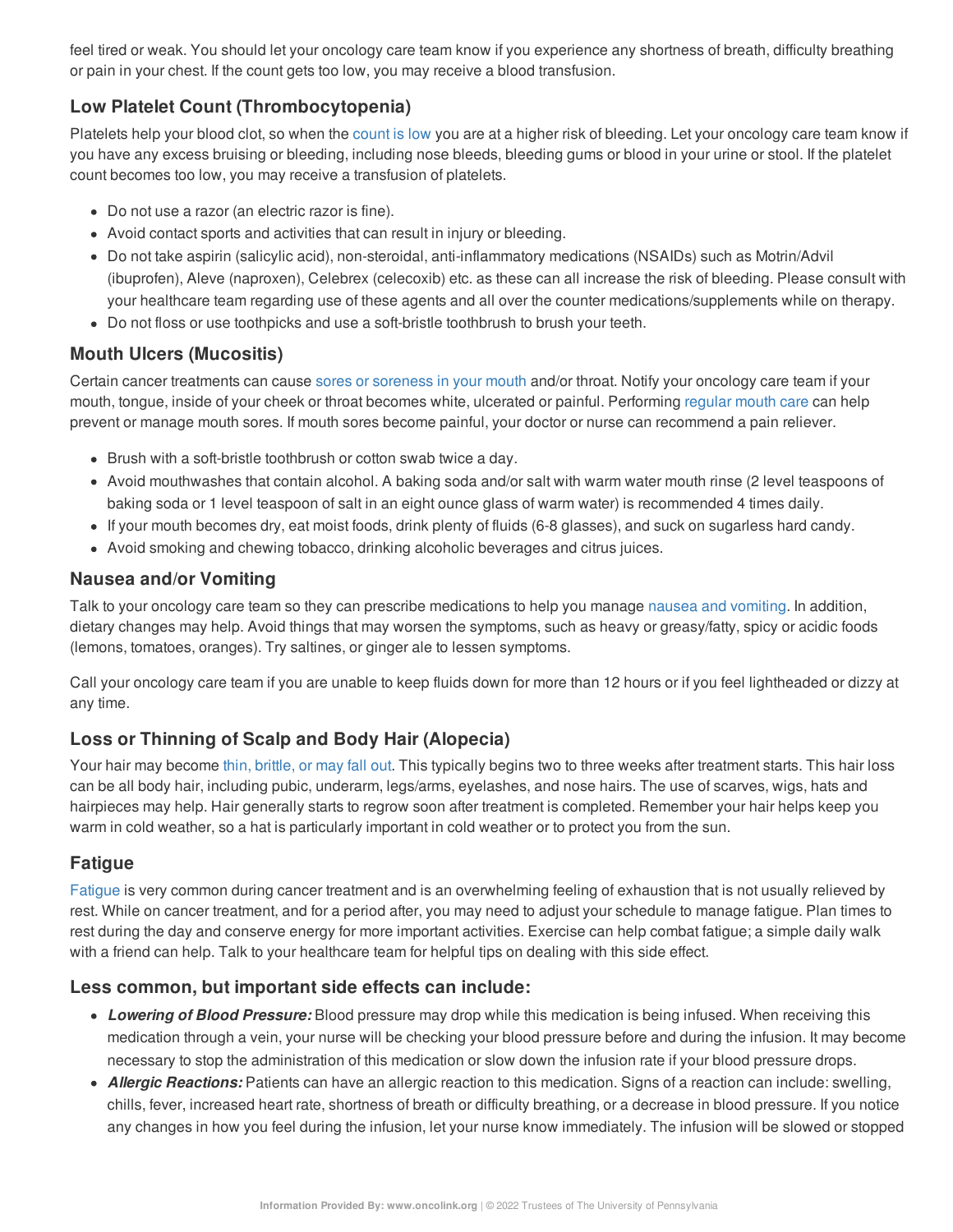if this occurs.

- *Radiation Recall:* Radiation recall is when the administration of a medication causes a skin reaction that looks like a sunburn (redness, swelling, soreness, peeling skin) in areas where radiation was previously given. Notify your oncology team if you notice this side effect. Treatment can include topical steroid ointments and a delay in your next chemotherapy dose.
- *Secondary Malignancies:* There is a very low risk of developing leukemia due to treatment with this medication, which can occur many years after treatment. This is most often associated with repeated treatments or high doses.

#### **Sexual & Reproductive Concerns**

This medication may affect your reproductive system, resulting in the menstrual cycle or sperm production becoming irregular or stopping permanently. Women may experience menopausal effects including hot flashes and vaginal [dryness](https://www.oncolink.org/chemo-printer/20927?theme=oncolink/support/sexuality-fertility/sexuality/vaginal-dryness-and-painful-intercourse). In addition, the desire for sex may decrease during treatment.

Exposure of an unborn child to this medication could cause birth defects, so you should not become pregnant or father a child while on this medication. Effective birth control is necessary during treatment and for at least 6 months for women and 4 months for men after treatment, even if your menstrual cycle stops or you believe you are not producing sperm. You may want to consider sperm banking or egg harvesting if you may wish to have a child in the future. Discuss these options with your oncology team. You should not breastfeed while receiving this medication.

# Ifosfamide (Ifex®)

Read more about our content writing [process](https://www.oncolink.org/chemo-printer/20927?theme=oncolink/about/content) **Pronounced:** eye-FOSS-fuh-MIDE

**Classification:** Alkylating Agent

# **About Ifosfamide (Ifex®)**

Ifosfamide exerts its anti-cancer affect by a process called alkylation. Alkylation damages the DNA of cells, which prevents them from dividing and causes them to die. Since cancer cells, in general, divide faster and with less error correcting than healthy cells, cancer cells are more sensitive to this damage.

# **How to Take Ifosfamide**

Ifosfamide is given by intravenous (into a vein) infusion. The dosage and schedule is determined by the person's size and type of cancer. It can be given alone or with other drugs.

The blood levels of this medication can be affected by certain foods and medications, so they should be avoided. These include: grapefruit, grapefruit juice, verapamil, ketoconazole, rifampin, phenytoin, St. John's wort, and fluconazole. Be sure to tell your healthcare provider about all medications and supplements you take.

# **Possible Side Effects of Ifosfamide**

There are a number of things you can do to manage the side effects of ifosfamide. Talk to your care team about these recommendations. They can help you decide what will work best for you. These are some of the most common or important side effects:

#### **Low White Blood Cell Count (Leukopenia or Neutropenia)**

White blood cells (WBC) are important for fighting infection. While receiving treatment, your WBC [count](https://www.oncolink.org/chemo-printer/20927?theme=oncolink/support/side-effects/low-blood-counts/neutropenia) can drop, putting you at a higher risk of getting an infection. You should let your doctor or nurse know right away if you have a fever (temperature greater than 100.4°F / 38°C), sore throat or cold, shortness of breath, cough, burning with urination, or a sore that doesn't heal.

#### **Tips to preventing infection:**

[Washing](https://www.oncolink.org/chemo-printer/20927?theme=oncolink/cancer-treatment/hospital-helpers/hand-hygiene-hand-washing) hands, both yours and your visitors, is the best way to prevent the spread of infection.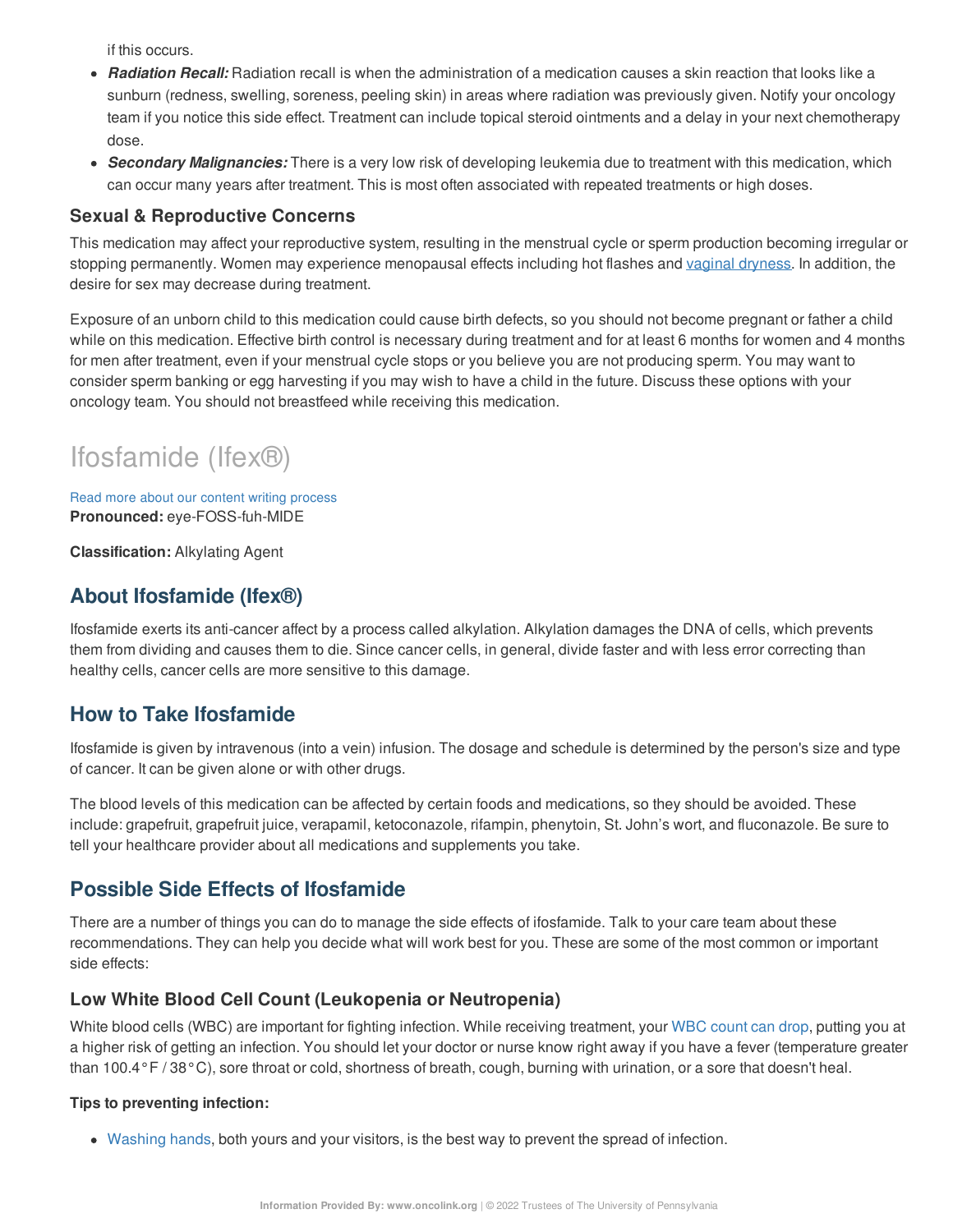- Avoid large crowds and people who are sick (i.e.: those who have a cold, fever or cough or live with someone with these symptoms).
- When working in your yard, wear protective clothing including long pants and gloves.
- Do not handle pet waste.
- Keep all cuts or scratches clean.
- Shower or bath daily and perform frequent [mouth](https://www.oncolink.org/chemo-printer/20927?theme=oncolink/support/side-effects/gastrointestinal-side-effects/mucositis/mucositis-mouth-sores-oral-care-tip-sheet) care.
- Do not cut cuticles or ingrown nails. You may wear nail polish, but not fake nails.
- Ask your oncology care team before scheduling dental appointments or procedures.
- Ask your oncology care team before you, or someone you live with has any vaccinations.

# **Low Red Blood Cell Count (Anemia)**

Your red blood cells are responsible for carrying oxygen to the tissues in your body. When the red cell [count](https://www.oncolink.org/chemo-printer/20927?theme=oncolink/support/side-effects/low-blood-counts/low-red-blood-cell-count-anemia) is low, you may feel tired or weak. You should let your oncology care team know if you experience any shortness of breath, difficulty breathing, or pain in your chest. If the count gets too low, you may receive a blood transfusion.

# **Low Platelet Count (Thrombocytopenia)**

Platelets help your blood clot, so when the [count](https://www.oncolink.org/chemo-printer/20927?theme=oncolink/support/side-effects/low-blood-counts/low-platelet-count-thrombocytopenia) is low you are at a higher risk of bleeding. Let your oncology care team know if you have any excess bruising or bleeding, including nose bleeds, bleeding gums, or blood in your urine or stool. If the platelet count becomes too low, you may receive a transfusion of platelets.

- Do not use a razor (an electric razor is fine).
- Avoid contact sports and activities that can result in injury or bleeding.
- Do not take aspirin (salicylic acid), non-steroidal, anti-inflammatory medications (NSAIDs) such as Motrin/Advil (ibuprofen), Aleve (naproxen), Celebrex (celecoxib) etc. as these can all increase the risk of bleeding. Please consult with your healthcare team regarding use of these agents and all over the counter medications/supplements while on therapy.
- Do not floss or use toothpicks and use a soft-bristle toothbrush to brush your teeth.

#### **Nervous System Toxicity**

In rare cases, ifosfamide can be toxic to the nervous system. Symptoms of this can include mild confusion, drowsiness, difficulty walking, blurry vision, hallucinations, personality changes, seizure, and coma. Toxicity can develop immediately after treatment up to several days later. Your caregiver should be aware of this rare side effect and know to report any changes in your behavior to your healthcare team right away.

#### **Effect on Kidneys and Bladder**

Ifosfamide can damage the kidneys. It can irritate or cause damage to the lining of the bladder, causing you to have blood in your urine. Intravenous fluids will be given with your treatment to flush the kidneys and bladder. A medication called Mesna will be given to protect the bladder lining. Your care team will monitor your kidney function with blood tests. Drink 6-8 glasses of fluid a day and try to urinate every 2-3 hours. Call your doctor or nurse if you have difficulty urinating or have blood in your urine.

#### **Nausea and/or Vomiting**

Talk to your oncology care team so they can prescribe medications to help you manage nausea and [vomiting](https://www.oncolink.org/chemo-printer/20927?theme=oncolink/support/side-effects/gastrointestinal-side-effects/nausea-and-vomiting). In addition, dietary changes may help. Avoid things that may worsen the symptoms, such as heavy or greasy/fatty, spicy or acidic foods (lemons, tomatoes, oranges). Try saltines, or ginger ale to lessen symptoms.

Call your oncology care team if you are unable to keep fluids down for more than 12 hours or if you feel lightheaded or dizzy at any time.

## **Loss or Thinning of Scalp and Body Hair (Alopecia)**

Your hair may become thin, [brittle,](https://www.oncolink.org/chemo-printer/20927?theme=oncolink/support/side-effects/skin-hair-nail-side-effects/hair-loss-alopecia-from-chemotherapy) or may fall out. This typically begins two to three weeks after treatment starts. This hair loss can be all body hair, including pubic, underarm, legs/arms, eyelashes, and nose hairs. The use of scarves, wigs, hats, and hairpieces may help. Hair generally starts to regrow soon after treatment is completed. Remember your hair helps keep you warm in cold weather, so a hat is particularly important in cold weather or to protect you from the sun.